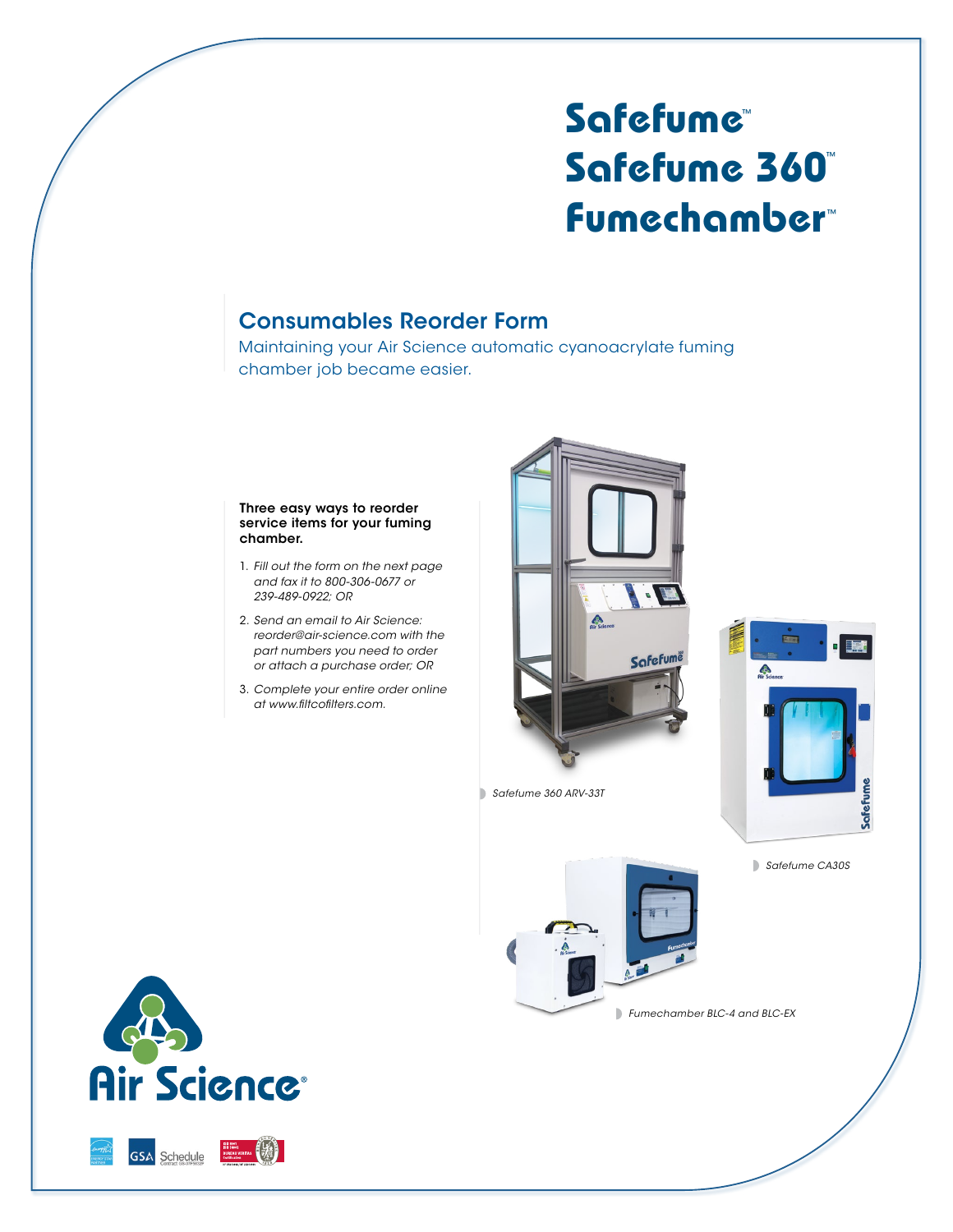## CONSUMABLES SELECTION

| Option            | <b>Part Number</b> | <b>Description</b>                                                                                                               | Price           | Quantity Total                                              |                   |
|-------------------|--------------------|----------------------------------------------------------------------------------------------------------------------------------|-----------------|-------------------------------------------------------------|-------------------|
|                   | <b>ASTM-001</b>    | Replacement Carbon Filter. (Change every 12 months)                                                                              | $395.00 \times$ | $\alpha_{\rm{max}}=1$                                       |                   |
|                   | <b>ASTM-PRF</b>    | Replacement Pre-filters - 6 pack.<br>(Change every 2-3 months)                                                                   | $187.00 \times$ |                                                             | $\equiv$          |
|                   | <b>CA-PRF</b>      | Replacement Circulation Fan Pre-filters - 10 pack.<br>(Change every 2-3 months)                                                  | $95.00 \times$  | $\alpha_{\rm{max}}=0.0000$                                  |                   |
|                   | 72452              | 57 mm Disposable Aluminum Fuming Dishes - pack of 100.                                                                           | $12.00 \times$  | $\alpha_{\rm{max}}=0$                                       |                   |
|                   | AA-490             | Cyanoacrylate - 20 g bottle.                                                                                                     | $7.00 \times$   |                                                             | $\equiv$          |
|                   | AA-500             | Cyanoacrylate - 500 g bottle.                                                                                                    | $85.00 \times$  |                                                             | $=$               |
|                   | WF <sub>2</sub>    | Wicking Filter. (Located in humidifier)                                                                                          | $16.00 \times$  | $\alpha_{\rm{max}}=1$                                       |                   |
|                   | 8442               | Evidence Hanging Clips. (6 per pack)                                                                                             | $9.00 \times$   |                                                             | $\, =$            |
| <b>CONTRACTOR</b> | 6171844            | Versatile clip and dry system uses 26 high-quality firm-grip clips<br>that hang from strong white chain-like extension from rod. | $26.00 \times$  | $\mathcal{L}_{\mathcal{A}}$ and $\mathcal{L}_{\mathcal{A}}$ |                   |
|                   | ASDENT-001         | Fits BLC-EX and some ARV-24 models.                                                                                              | $98.00 \times$  | $\alpha_{\rm{max}}=1$                                       |                   |
|                   | ASDENT-030         | Fits BLC-EX.                                                                                                                     | $186.00 \times$ |                                                             | $\equiv$          |
|                   | ASDENT-PRF         | Fits ARV-24 models equipped with ASDENT-001. (6 per pack)                                                                        | 98.00 ×         |                                                             |                   |
|                   | AP60-001           | Fits some ARV-24 models, ARV-33T and ARV-60T.                                                                                    | $145.00 \times$ |                                                             | $\quad =$         |
|                   | AP60-PRF           | Fits ARV-24 models equipped with AP60-001, ARV-33T and ARV-60T.                                                                  | $98.00 \times$  |                                                             | $\equiv$          |
|                   | <b>ASTS-001</b>    | Fits most CA72XL models and ARV-72XL.                                                                                            | 248.00 ×        |                                                             | $\equiv$          |
|                   | ASTS-PRF           | Fits CA72XL models equipped with ASTS-001 and ARV-72XL.                                                                          | $139.00 \times$ |                                                             | $\qquad \qquad =$ |
|                   |                    |                                                                                                                                  | TOTAL:          |                                                             |                   |